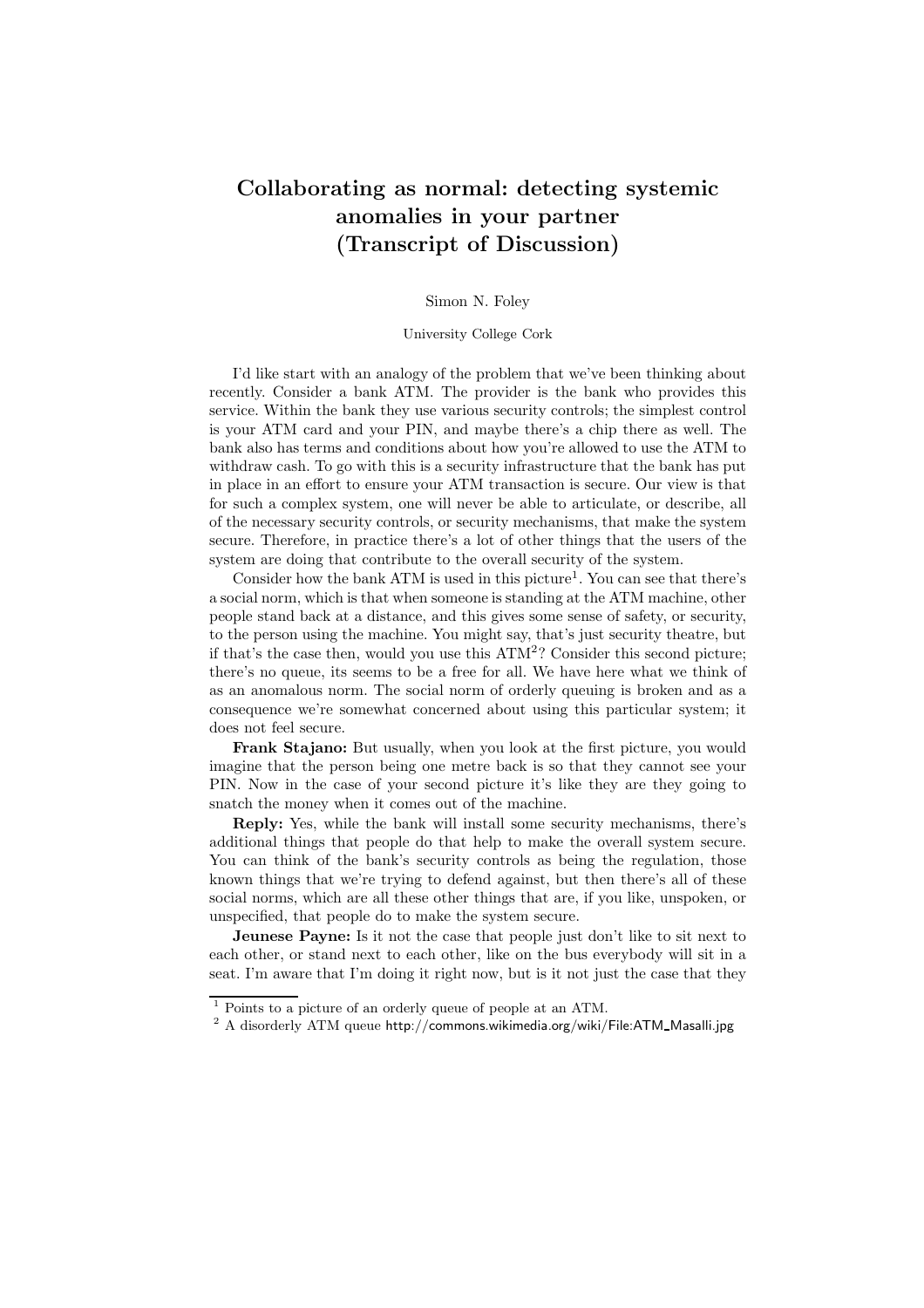don't care about the security, they just don't want to be seen as imposing on somebody else's personal space?

Reply: So would you be happy to withdraw money from this second ATM machine?

Jeunese Payne: No, I certainly wouldn't; not necessarily because of the money thing, but because everybody is around me: I'd think, oh what are they doing, this is my personal space. So do you think maybe it would be, is it really to do with, how do you know that it's to do with idea of security.

Frank Stajano: But then how would it apply to the other people in the queue who are just next to each other before the last one.

Peter Ryan: If you go to the first picture then the spacing between people, there's a very poignant space between them.

**Jeunese Payne:** Yes, there is a poignant space that's a good point.

Reply: It's a fair point, but if you're in a movie theatre on your own and somebody comes in and sits two spaces from you, then that's strange.

Jeunese Payne: It's a bit creepy.

Reply: Our position is that security is provided by both the the bank's security mechanisms and the social norms. In this case, because of the breakdown in the social norms and even though they're not violating the bank's security policies or mechanisms, we'd still be somewhat concerned about using this ATM.

Peter Ryan: It looks like that one's spewing out money, doesn't it.

Reply: Yes, thanks Peter. Here's another picture of an ATM machine where somebody had accidentally put in, I think,  $\pounds 20$  notes into the  $\pounds 10$  note slot, and everybody was getting twice the amount that they withdrew. In this case, its not that there was a breakdown in the social norm, the breakdown was in the actual security mechanism itself. And of course what's interesting here as an aside is that, in some senses, because the mechanism has failed there's quite a different social norm going on here, there's people looking over their shoulder saying, you know, how much are you getting, and people seemed quite relaxed with that.

Our paper is about a systems equivalent to social norms. The outline of the talk is as follows. Our view is that when you consider security then there are the security controls that are prescribed and put in place to defend against those known threats, but then there are also these other patterns of normal behaviour—in society we think of them as social norms—which are a sort of a compliment to regulations and laws. In computer-based systems we call them behavioural norms, and I'll show you some examples of those later. What we're interested in, is when a consumer is using a service, the consumer is interested in detecting anomalies. Not just the anomalies from failures in the known controls that are are put in place by the provider, or even by the consumer. For example, if I'm browsing the web and visiting websites, then I'm going to install various security mechanisms into my browser to help stop, for example, cross site scripting attacks. Thus there's a number of things that I should try to do myself as a consumer, but then again, I don't know about everything that might happen. What I'd like to do is to make sure that when I am using a service that there's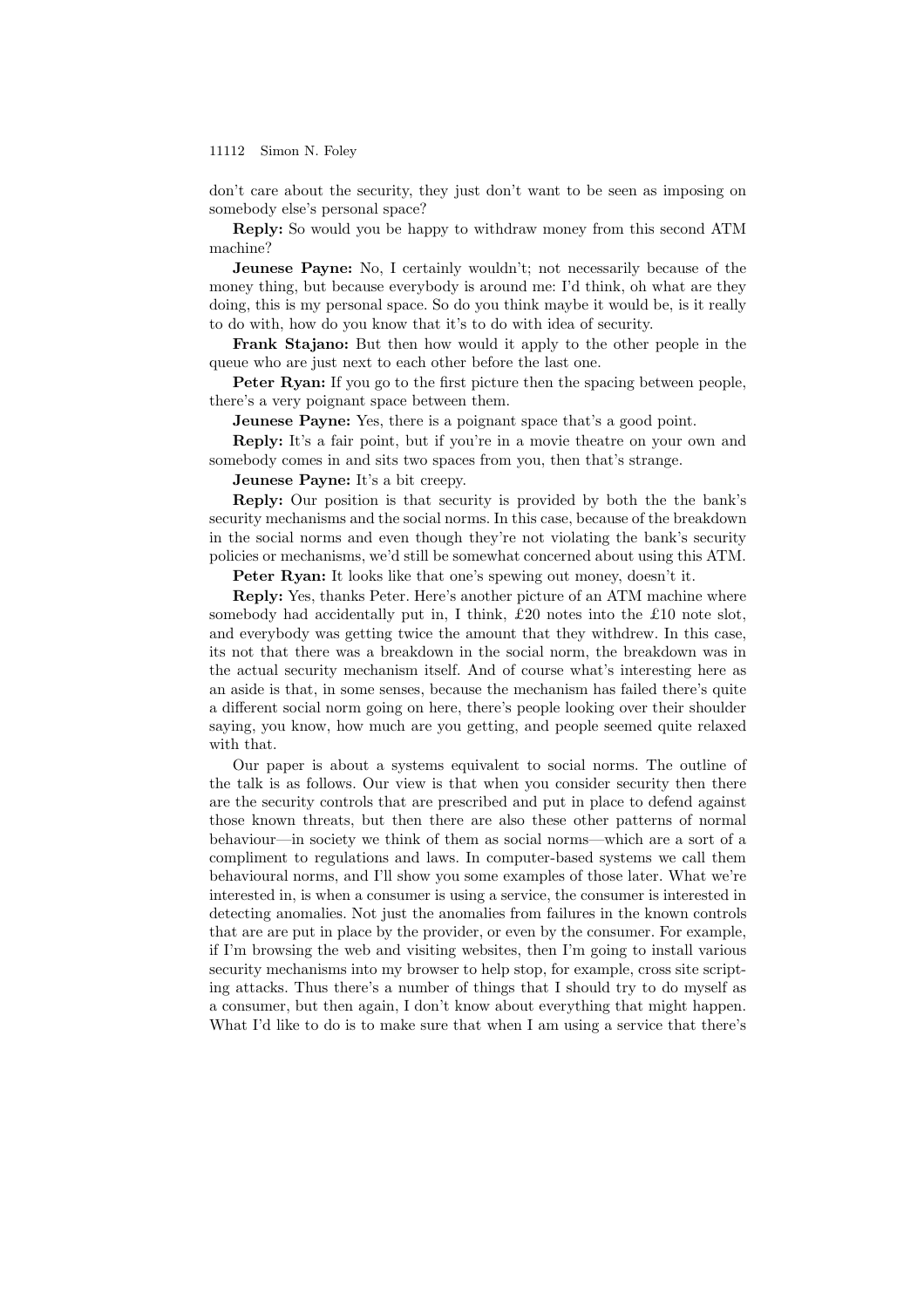a norm in the way I'm I'm using it. The way that I'm using it is similar to how I've used it in the past.

We're going to look at a very simple example about photograph hosting and printing services, and how people might use them. The main idea is that we've got security mechanisms, but the security of the system is more than just these controls, it's a combination of controls plus these patterns of normal behaviour.

The setup is as follows. We have a consumer who is interacting with various provider services. The consumer has access to a service log from the provider, which is a log of the actions, or API calls, a record of what has happened on the provider on the consumer's behalf. What the consumer wants to try to do is to build a collection of what we call behavioural norms that describe their patterns of normal behaviour with the provider. From the provider's point of view we know that they have some security controls in place, but they are possibly incomplete, perhaps because they've misunderstood them. Also perhaps, there's an internal attacker within the provider, or the provider itself could be the attacker. This is not just a simple internal attacker, it's what we call a systemic attacker. The provider might also get the consumer to sign up to a service agreement to avoid problems. From the consumers point of view they judge security as being normal based on their past interaction.

Consider the photograph hosting service. Frank, the consumer, is interacting with a photograph hosting service, that allows him to upload, share, comment, and view, on photographs. Its a very, very simple system. The photographs can be either public or private, so that when I upload a public photograph it means everybody can look at it, or if I upload a private photograph then it means that I have to explicitly share it with other people. And then there's the service default setting, which is private sharing. We'll assume that the hosting service has the usual terms and conditions that it won't misuse your photograph, and so on. Frank likes free services, he wants to share photographs with his friends, but he also likes his privacy, and he's going to rely on the default privacy setting. A very, very simple scenario.

Here's an example<sup>3</sup> of the log that might be available to Frank. What he'd like to do is to ask, what's my normal interaction with this particular service, or, what is this (what we call this behavioural norm) repeating pattern of behaviour? Frank might look at just the actions in the log and ask if there is any particular repeating pattern of behaviour here. Maybe he'll do something like an n-gram analysis and try to build a model from that. However, there's nothing terribly interesting going on when we consider n-grams built from just the action name. If we also consider the context of the action, what we have in this line of the log is that Frank, as himself, uploads photograph 23, and then as himself he shares that photograph 23 with Lucy, and then Lucy, who's a friend, views that photograph, and then Lucy, who's a friend, comments on that photograph. You can see that this is the pattern of behaviour for image 23, and is also the same pattern for image 24. Olgierd's been working on a scheme whereby you data-mine your logs to extract these behavioural norms, these transaction-like

<sup>3</sup> Points to the log in Figure 1 of the paper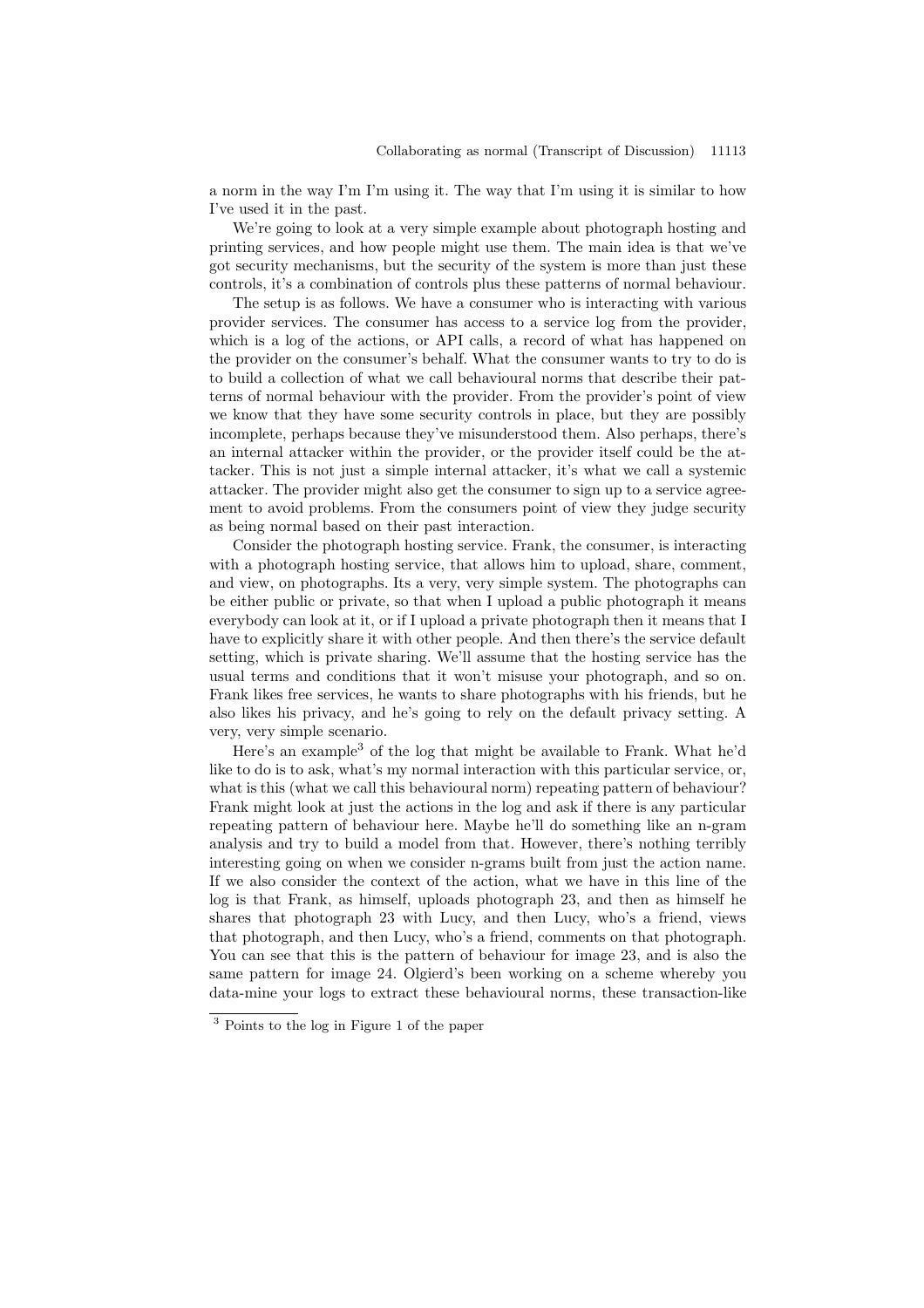behaviours, these patterns of behaviours in the logs. In this slide we've identified one example of a behavioural norm in the log. And of course we might identify other behavioural norms if we had a sufficiently large log. For example, here in the log a friend has a similar norm, which is: he uploads photos, he shares them, and then people can view them, or he can view it. Or here's another friend who uploads photographs and in this case Frank can directly view the photograph and comment on it, so it doesn't require an explicit share. In this case, this friend of Frank must have the public setting for his photograph sharing options.

Suppose that the previous log represented past normal behavior for Frank. The log in this next slide reflects a slightly different arrangement. The service provider decides to change the upload default setting from private to public. Perhaps their motivation is that if they can get more visitors looking at photographs on their website, then they get more advertising revenue. If everybody is sharing photographs privately then that's not enough public photographs, and not enough visits to the website. The service provider decides that they're going to change the upload default setting, and of course they send out an email to all their subscribers, and, of course, nobody reads these new terms and conditions. As a result the service log for Frank changes, you can see that: he uploads image 24, and then immediately Bob, a friend, can view it. Frank doesn't have to explicitly share. As a result we have a pattern of behaviour that's not in Frank's norms. Frank could use an anomaly detection system to alert him to these different behaviors. For Frank the social norm has changed.

Frank Stajano: Isn't this rather similar to what you were saying in the context of Dieter's talk that at the beginning you don't know what's normal, and then you sort of rely on something becoming normal, and it's a bit like the identity, you don't really know where to anchor that.

Reply: Right, absolutely. Maybe I've never used this photograph service before and I'm somewhat concerned about using it, and about using it properly. However, I see myself as being someone like you and therefore feel it would be safe if I adopted your norms as my norms. I'm happy enough following your normal patterns of behavior. But of course, the question is how do we bootstrap this.

Michael Roe: Isn't this what the intrusion detection plan is usually talking about, where they're mining logs of accesses that are permitted by policy to ensure that something that is happening is normal.

Reply: Yes, I think there are two differences. One is that intrusion detection is usually about intrusions or extrusions, where you're looking for anomalies in your system, or anomalies that your system is causing to its external environment. One slight difference in our case is that it's a consumer who's using a service who's looking for anomalies in the way that the consumer is using that particular service. That's not a big difference. The other difference is more technical. Consider anomaly detection schemes that are based on checking normal behavior, such as the original work by Stephanie Forrest on models of self. Built using n-grams, these Markov style models are less expressive as they were not used to distinguish transactional behavior in the system. Our position is that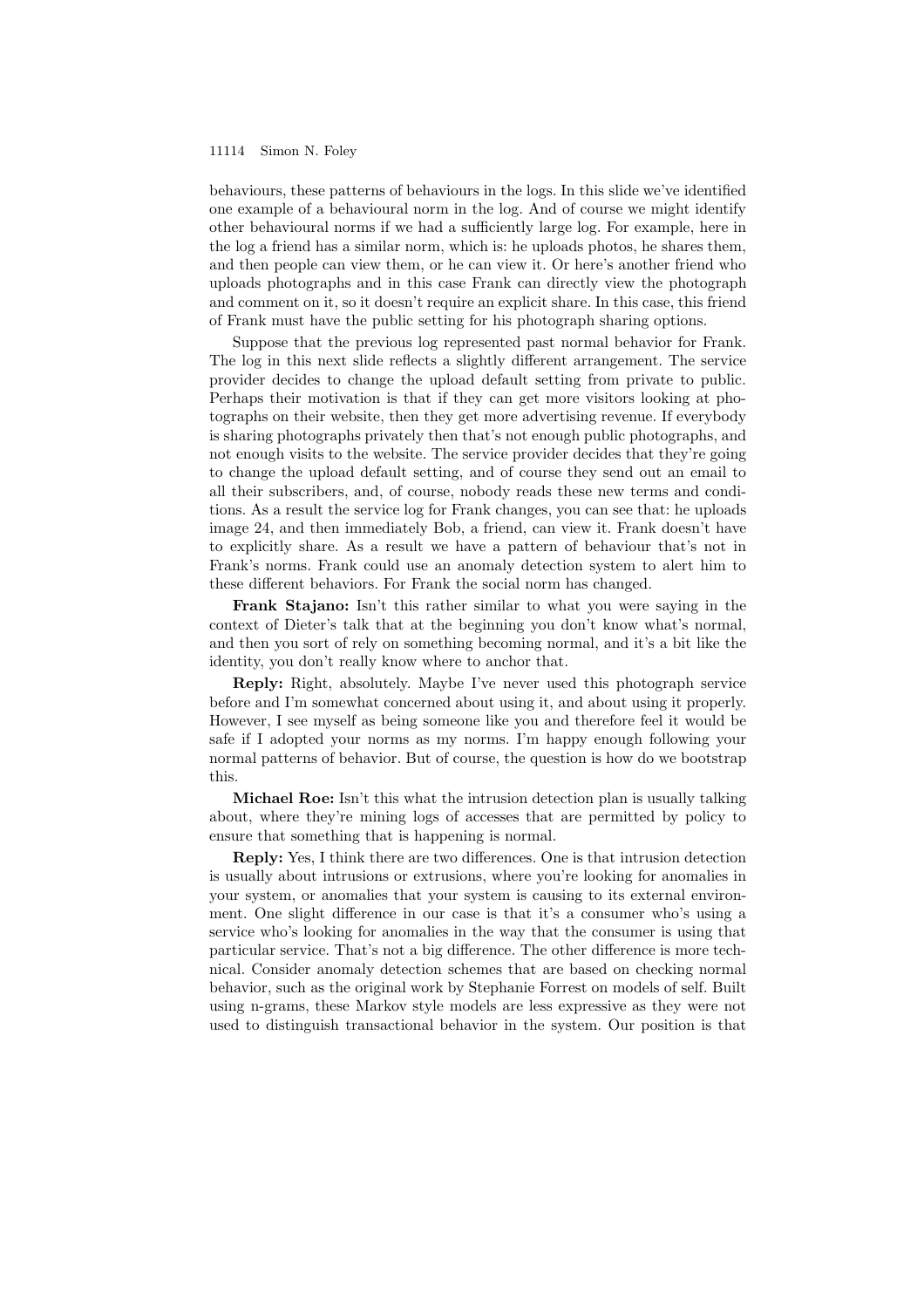it's not just a case of discovering simple correlations between sequences of events in the log. There are separate sequences, which in our model correspond to the transaction like behavioural norms.

In addition to this, many of the existing anomaly detection systems require an a priori identification of the attributes in the log that are considered relevant, prior to mining the log. For example, in building a model of normal behavior, one might decide to mine Frank's log based on just the action attribute while not realizing that it is only by also considering the photo-id attribute that transactional like behavior is discovered. Olgierd has been investigating how, by analyzing the log, one can also discover what combination of log attributes generate the most precise behavioral norms that describe the system.

Olgierd Pieczul: One point is that some of the log attributes may not be obvious to an administrator or to someone configuring the anomaly detection system. Certain attributes may, in some unexpected way, contribute to the system's normal behaviour. Also one should bear in mind that these behavioral norms may identify completely unexpected behavior patterns in the system that works according to particular parties. Thus its valuable to consider all of the attributes and look for those that can result in repeating patters of behavior.

Alastair Beresford: What's the incentive for the provider of this free service to provide the log, why would do that?

Reply: That's a fair question. A malicious provider could decide to provide an incomplete log and while Frank can collect some of the information based on his interaction, there are other interactions he cannot easily discover for him self. For example, he does rely on the provider telling him in the log that Lucy looked at his photo.

Frank Stajano: Insofar as it's an adversarial game between the provider wanting to open up the settings, regardless of what the users want, then it does make sense to ask Alistair's question.

Reply: Absolutely, yes.

Olgierd Pieczul: The idea here was to have it like a wall with some information that the provider would show to the consumer, and in this host model it could be something like a basic blog, so its in the provider's interest to release the information. Also, there might be regulations requiring the provide to show that information.

Alastair Beresford: And there might be other, as you say, Facebook's motivation, might be to get more users as well as to see more sharing and more ads going out because they're all interlinked because in that case the log, they have some interest in doing the log.

Rebecca Wright: Certainly I think there are privacy and policy implications on the log itself. And you had the one where, I think you had Frank inferring that Bob made his photos public by default, and that may or may not be something that you would want shared, and that that policy itself of sharing that in the log could change.

Reply: Yes.

Alastair Beresford: Photo's gone private here.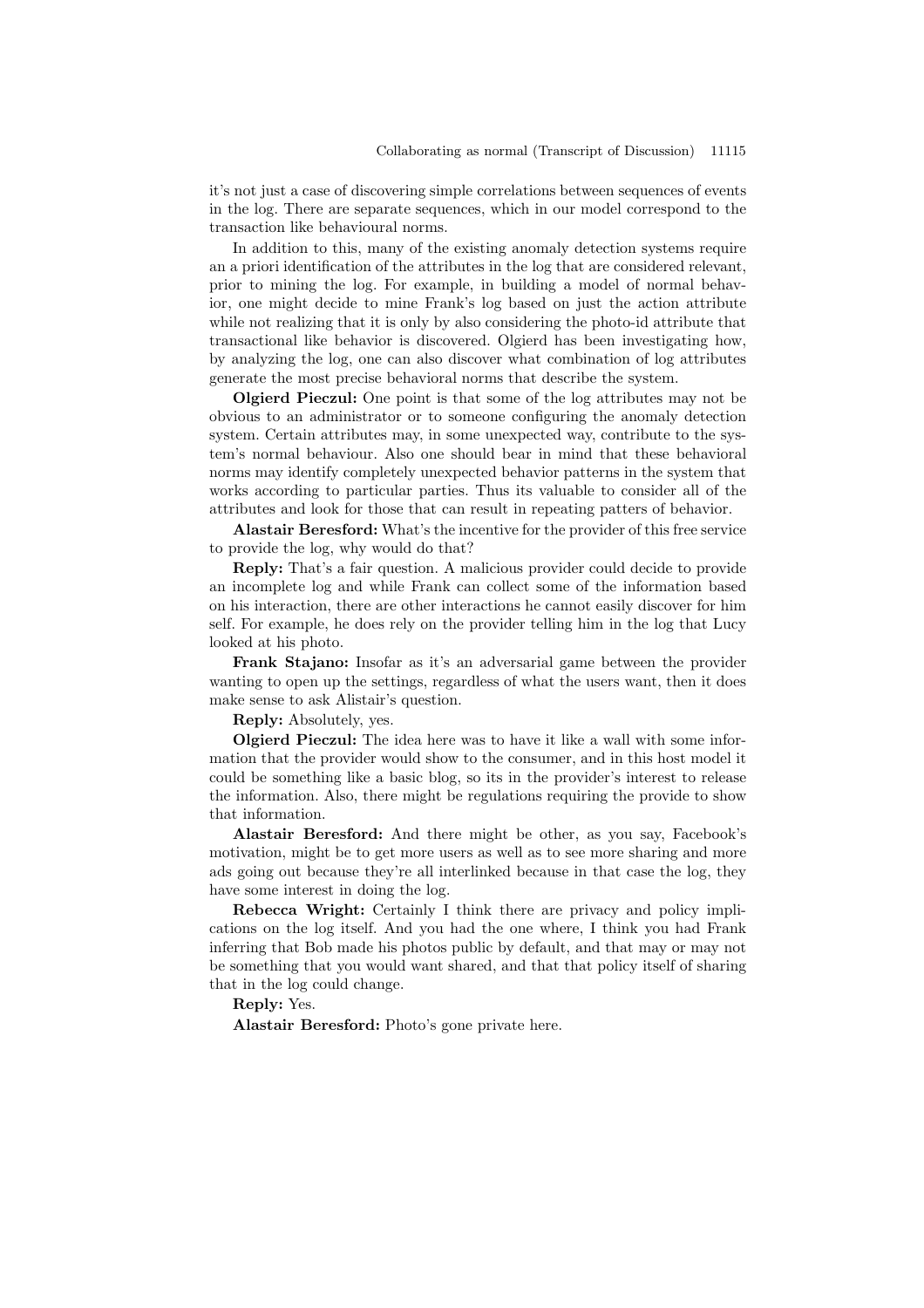Reply: Yes. There's another example related to Alistair's question. It's an example that Roger Needham gave, which was that if a bank wants to improve its internal security then it should include details of who looked at your account on your account statement. In our case have to trust that the provider is going to provide all this information.

Frank Stajano: And also you're putting a non-trivial burden on Frank to check the log in a meaningful way because, you know, the way you look at bank statements, OK, another one, that's fine, you don't even read in there unless you are worried about stuff that might happen. And so here there has to be quite a bit of analysis from Frank in order to detect those things.

Reply: Yes, and there's two related observations. The first is that one would hope that maybe there's some automated support that will do this for Frank. The second, which I think the more interesting part of your question, is, how does Frank recognise that this is an issue? Perhaps the system has identified 200 different norms based on Franks past behavior. How does Frank decide how to interpret a previously unknown behavior that doesn't match these previous norms? Should Frank be concerned? You can imagine that the more norms we have then the harder it will be for a user to determine whether or not he has a problem.

Alastair Beresford: Another thing that's just popped into my head, they did some trials I think in the US where they put fake entries into the records, of people who were in hospital that had famous names, and went to see who looked at them. I don't know quite what the analogy would be here, but whether you could inject fake items into the log, or would be a useful thing.

Bruce Christianson: Following up on Frank's point, a lot of fraud detection mechanisms are simply trying to detect a typical transaction, or transactions where it is worth bothering the user by popping up a box, not endless boxes saying, allow or deny, but boxes saying, how do you feel about this transaction. And I guess you almost want, three answers, definitely yes, definitely no, or, yes I feel ambivalent about this one, because that says you're drawing the line in the right place.

Reply: If we know what valid transactions should look like beforehand then its relatively easy to look at the log and flag potentially anomalous behavior. However, what about the situation where you start to see repeating patterns of behaviour in your logs that you never expected and you don't necessarily know what they mean, mostly they are OK, except that there's this peculiar transactional like behaviour to the others. Maybe your looking at a cloud provider and when you start going down at the lower, layers, you start seeing some very strange behaviour down at the file system level due to caching, and it's this repeating pattern, and you've never put a name onto it, but perhaps it's important for the security.

Bruce Christianson: But I guess what you wanted to flag there is, when it changes.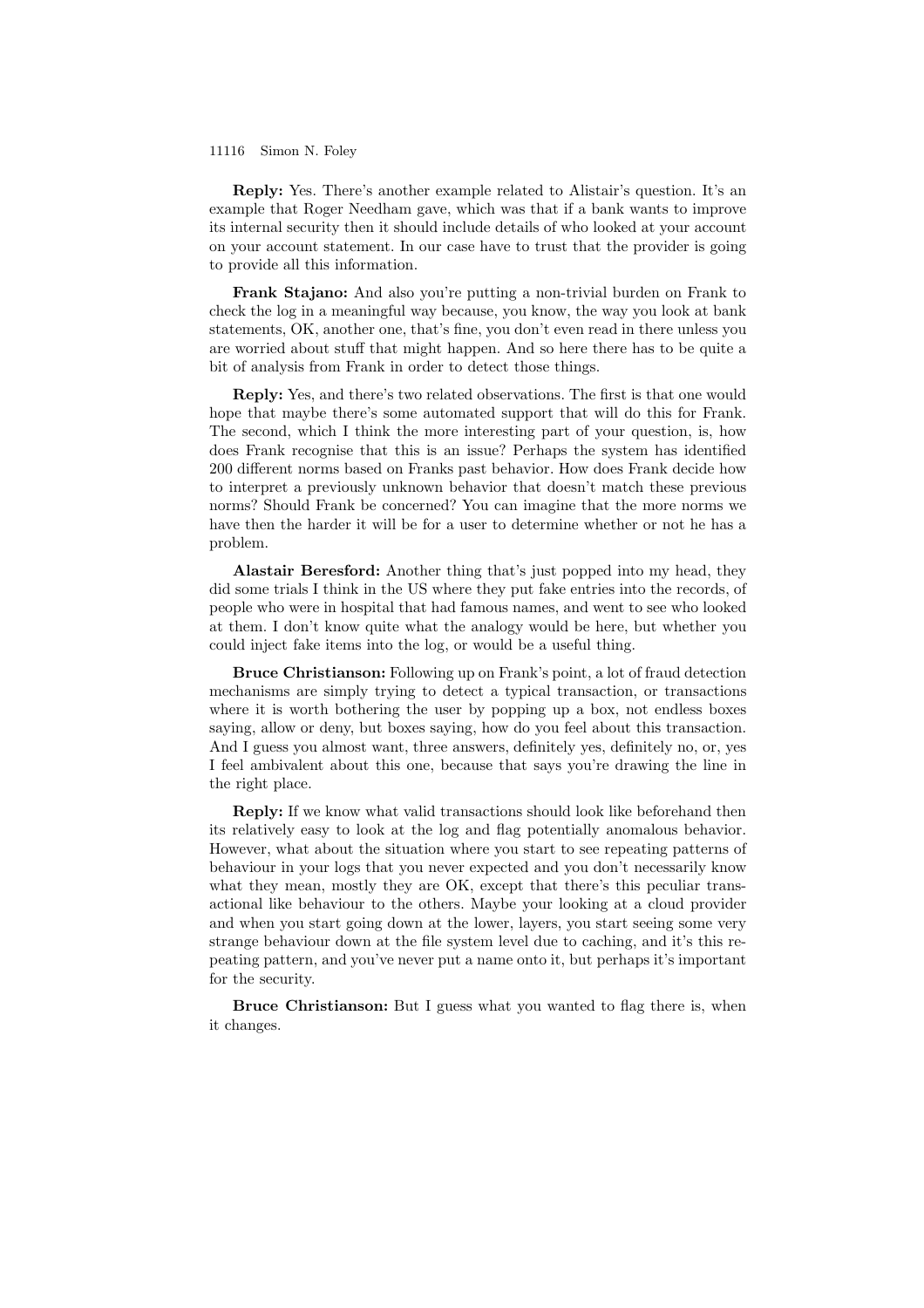Reply: Yes, that's it, so you know something has gone wrong. So it's like the social norm, and like the case of the social norm, it requires a analogous study to identify and recognise true norms.

Frank Stajano: There's still a shift of the burden towards the user who might not understand and says, you know, the system is very good at flagging anomalies and it says, well I'm just a system flagging anomalies, I don't understand what is security relevant really, I just see that it's different, so you user, what do you think about this, do you feel ambivalent, do you feel it is dangerous. And the user says, I don't understand this stuff you said, file system, caching, and I don't have a computer science degree, I just want to share my photos, and I will just go to another service that doesn't ask me these difficult questions because it's just too scary for me, you're putting all the responsibility on me to ask, and, you know, decide which one I should do of things I don't understand. So I think we should protect the user from having to take the decision themselves on the ultimate top-level part, which one is dangerous and which one isn't. How are they supposed to know.

Reply: Yes, Olgierd discussed a related issue this morning. Ignorance is bliss when it comes to security, and in some sense it's perhaps a case of you're better off not knowing that your norms are changing because if we start trying to tell you about all your norms then it's an overload, and you can't cope.

Nikita Borisov: But I was trying to understand, norms have two different meanings. Here you seem to talk about usual behaviours, what you usually do, but when I think of norms I often think about what is the expected behaviour, so to see the difference, for example, I always cross my hands like this, this is my usual behaviour, but nobody expects me, nobody would say, oh you're doing something wrong, if I did it like this, right. So are we really talking about social norms in terms of the expected behaviour from a social perspective, or are we talking about things that just have some behaviour.

Reply: These were social norms. For example, safety in society is made up of not just laws, but also the social norms that people follow. We can't rely just on regulation for people to feel safe in society, there's all those other things that people do which contribute to somebody feeling safe in society.

Nikita Borisov: So then I think that there's actually maybe a distinction between what typically we think about anomaly detection and these norms. For example, if I normally log into my work account at 9 am and I started doing it at 8.30 the next week, that's nothing to do with social norms, but might show up as a big anomaly.

Reply: Yes, the social norm is the analogy. We think of society, which is made safe by a combination of regulations and social norm, and then for a computer system or enterprise, we think of the security of it as being a combination of security mechanism, which is regulations, things we know about, plus these other behavioural norms, these repeated actions that perhaps don't apparently have any bearing on security, but have this repeated transactional like behaviours which are occurring in the system.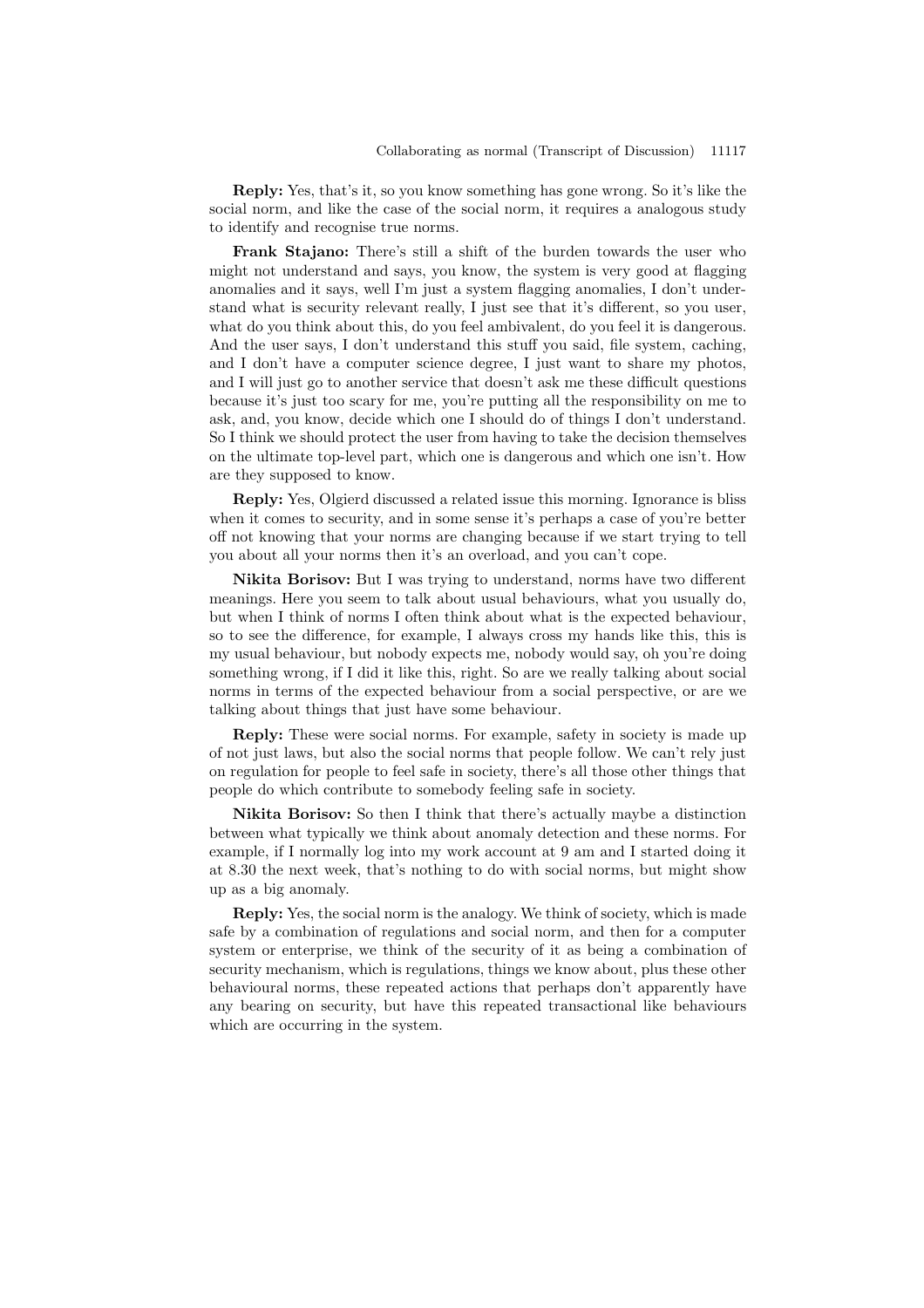**James Malcolm:** I think when somebody breaks their norms you don't just have to say, stop. Uca Moriyama, a couple of years ago, suggested that all you need to do is change the screen colour a little bit to say, you may be in a slightly dangerous area here, you're doing something unusual, just be careful.

# Reply: Yes.

Olgierd Pieczul: So like with the ATM example, if you really need to get money from the ATM then you would maybe still use it if there is a guy behind you.

James Malcolm: Exactly yes.

Dongting Yu: So earlier Alistair mentioned why the provider might have to provide logs. Suppose there is such a social log and the provider is forced to provide the logs, then what's preventing the provider from basically decreasing the signal to noise ratio in the log? One of the techniques might be just to insert records that you can't trace.

Reply: Agreed. In the next example Frank uses a hardcopy print service to get physical copies of the photographs, and this print service interacts with the hosting service to get access to the photographs. You can imagine the scenario as an OAuth style protocol whereby the intention is that Frank gives the print service temporary access to the hosting service so that it can access Frank's photographs. Frank gets to select those photographs and then prints them out. Again, we've got service logs that are being collected from both of these services.

Kosta Beznosov did a study on how OAuth was being used in practice and he found that it was not unusual for services to issue much longer delegation credentials than were required. In our example, its the print service getting a credential that it can use over to assess Frank's photos over and over again even when Frank hasn't necessarily initiated the request.

We have two simple  $\log s^4$  where Frank visits the print service and initiates a new printing order. Following OAuth, the print service then logs in as Frank to the hosting service and gets a list of the photographs. Frank selects the images that he wants to print, and then at the print service, the print service then, at the hosting service as Frank, gets the full sized images, prints them out, Frank submits the order.

If we were to look at the log of just the hosting service, you can see that there's a norm like behaviour where the print service, as Frank, lists the photos, and then gets thumbnail and full-size of an image. There's a very simple kind of norm pattern of behaviour here. If the print service was to subsequently, at a later date, access the hosting service without being initiated by Frank, then this would still be a valid norm. There's nothing here that involves Frank's participation when the print service accesses the hosting service as Frank. But if we considered the two logs together, and build a norm out of the two, you can see here that we have a norm, whereby Frank looks for a new order, lists photos, gets thumbnails, selects the photo, gets full-size and submits. And then, if the print service was to try to login as Frank at a later date with an offline

<sup>4</sup> In Figure 3 of the paper.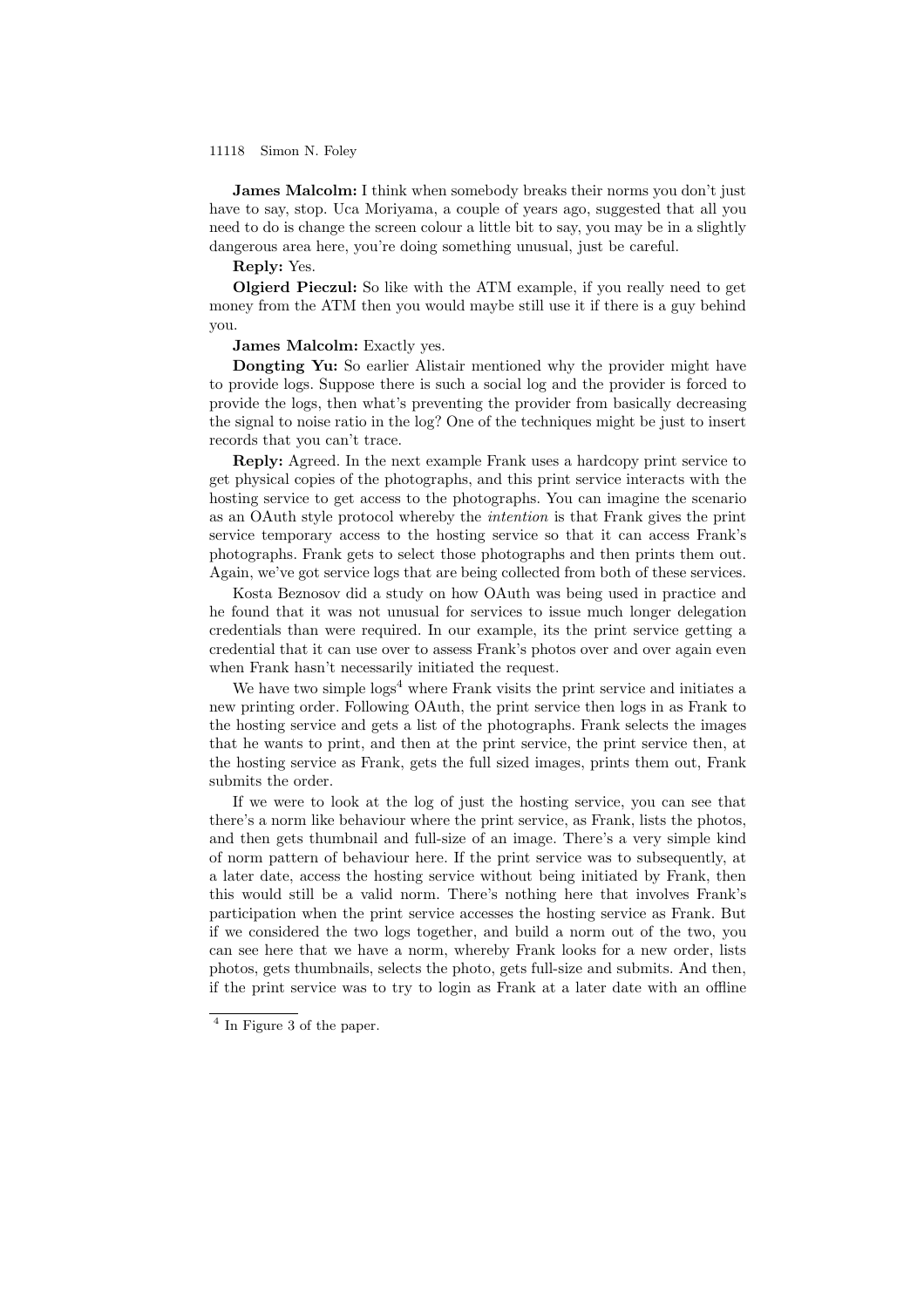permission, which it had gotten from a previous print transaction, then you can see that it would break the norm.

These are two very simple examples. When we think of the security of a consumer using a provider then then it's a combination of whatever security controls might be in place, plus these behavioural norms. The view from a consumer's perspective is that if there's a change in norms then that perhaps points to some kind of anomaly. This is neither intrusion detection nor extrusion detection from the consumers point of view. We are also considering is mimicry attacks whereby an attacker attempts to generate a behavior that fits within the known norms, yet at the same time does something malicious.

Dongting Yu: How do you propose to differentiate between evolving norms and broken norms?

Reply: At the moment we haven't considered that. We've focussed on how to data-mine norms from system logs. You could look at a log, and if there's a small change in norms over time then perhaps that's acceptable. However, you wouldn't be entirely sure since some of the norms could be critical, and other ones less so. That's future work.

Shishir Nagaraja: I can emulate good behaviour and then I can be malicious. How do you address that?

Reply: I think that's the ideal scenario. If the provider is a well-behaved provider and does everything exactly as one would expect then from that I can build up the set of norms that represent good behaviour. If the provider then begins to be malicious, as in the example of the photograph scenario where the provider changes the default settings, then that's something that I flag because it's different from the previous behaviour.

Partha Das Chowdhury: I presume you can also spot other users being malicious, so if you had a system where you could share pictures and your friends had never done it before, and suddenly they start sharing on your pictures then that might be something.

Reply: Yes, if it's in the logs. However, I don't think Facebook will tell me whether my photograph is being used by somebody else.

Bruce Christianson: So that's part of their privacy policy.

Reply: Yes.

Henry Tan: I'm still curious why you don't look at it from the other point of view where the provider is looking at his access logs since he has all of them, and making sure that all of his users are using it innocently.

Reply: Yes, that's a good point, we could also do that. We just focused on the consumer who is interacting with a provider, and is not entirely sure whether he can trust the interaction with that provider. Of course the flipside is a provider who wants to check whether his consumers are behaving properly.

Henry Tan: Yes, and then they don't have to provide logs or anything because they have the logs.

Reply: Yes, they have all the logs. Olgierd has been looking at discovering norms from very large logs of transactions from a large-scale enterprise systems. What he found is that one discovers the patterns of behaviour from the high-level